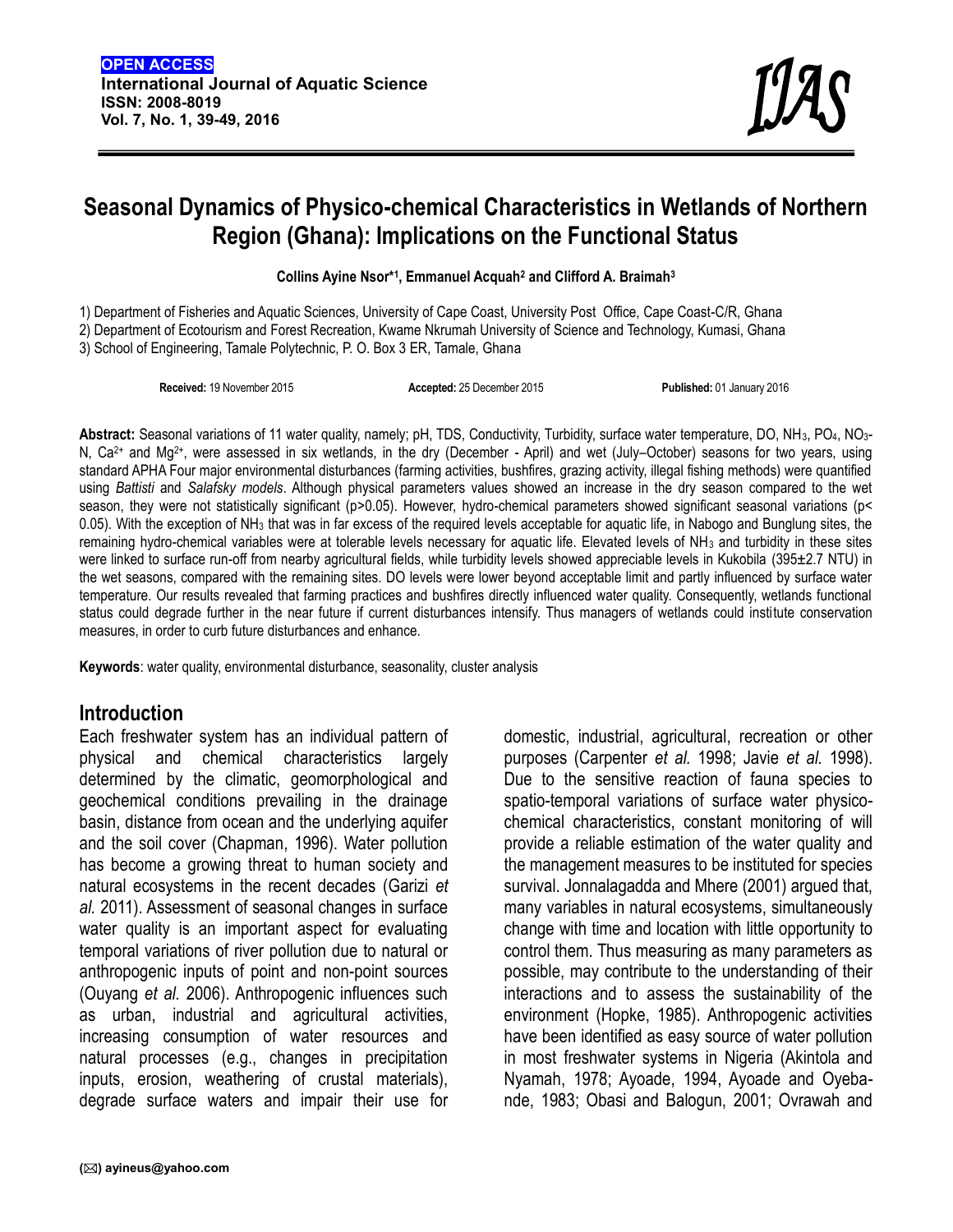Hymore, 2001).

In Ghana, most scientific studies on wetlands water quality, have been carried-out in the Southern coast and forest zones (e.g., Ameka *et al.* 2000; Ansa-Asare and Asante, 2000; Bosque-Hamilton *et al.* 2004**;** Asante *et al.* 2008). Inspite of the numerous role of wetlands in rural livelihood support and enhancement of biological integrity (e.g. Nsor *et al.* 2014; Nsor and Alhassan, 2015), in Northern savanna zone, they have not attracted similar scientific investigation on seasonal wetlands physico-chemical dynamics. Even the few study conducted in this area, have focused on water quality on riverine systems, in the context of safe drinking water (e.g., Abdul-Razak *et al.* 2009). Land use activities which directly influences wetlands water quality in Northern Region of Ghana, are seasonally specific (i.e., wet and dry seasons). This is because human-led activities such as farming practices, bushfires, grazing and fish harvest, vary along the two seasons and hence physico-chemical characteristics may fluctuate in line with the two seasons, in space and time. Giving the high conservation concern of wetlands in Northern Region of Ghana (Nsor *et al*. 2014), there is the need to investigate whether water quality of these wetlands are at acceptable limits necessary to support aquatic life or have degraded.

## **Materials and methods**

The study was carried out in six wetlands located in the Northern region of Ghana, with their co-ordinates as follows: (i) Wuntori (N09˚08.335' W00˚109˚.685'); (ii) Kukobila (N10˚08.723' W000˚48.179'); (iii) Tugu (N09˚22.550' W000˚ 35.004'); (iv) Bunglung (N09˚35.576'W000˚47.443'); (v) Adayili (N09˚41.391' W000˚41.480') and (vi) Nabogo (N09˚ 49.941' W000˚.51.942') (Fig. 1). The six sites lie on the extensive floodplain along the course of the White Volta River, which has overtime become incised and modified through meandering and aligning along various topographic features. This has led to the development of streams that have diverted from the main White Volta (Slaymaker and Blench, 2002). All six wetlands were classified as close shallow marshes (Wuntori and Tugu wetlands), open deep marsh (Kukobila wetland), riparian wetlands (Adayili and Nabogo wetlands) and artificial wetland (Bunglung wetland). The hydrological regimes of the six wetlands

under study were typical of permanent wetlands, whose depth at low tide did not exceed 2 m on average. Sizes of the wetlands were computed through on-screen digitizing of Landsat aerial images, obtained from google earth platform. The areas are as follows: (a) Wuntori = 7.7 ha; (b) Kukobila = 5 ha, Tugu (c) 2.7 ha; (d) Nabogo = 7.9 ha; (e) Adayili = 6.7 ha and (f) Bunglung  $= 11.5$  ha.

### **Water quality sampling procedure and analyses**

Since the wetlands are a zone of intense human-led activities, such as farming, grazing and fish exploitation by rural duelers, sampling strategy was designed to cover a wide area of key sites that accurately represent the water quality of the different wetland types. Four sample plots of size 50 x 20 m (1000 m<sup>2</sup> ) were randomly demarcated in each of the six sites, bringing the total plots to 24. In all, 11 physico–chemical parameters, namely; pH, Turbidity, surface water temperature, Conductivity, TDS, Nitrate- N (NO<sub>3</sub>--N), Phosphate (PO<sub>4</sub>3−), Ammonia (NH<sub>4</sub>-N), Calcium  $(Ca^{2+})$ , Magnesium  $(Mg^{2+})$  and Dissolve Oxygen (DO), were taken from upper, mid and downstream in all sites on the same day. Monthly sampling was carried-out to monitor changes in the dry and wet seasons, over a 2-year period and to determine whether water quality parameters were of acceptable standard necessary to sustain aquatic life, we compared the results of our data to the International Water Quality Standards for Surface Water and Wetlands (e.g., Chapman 1992, 1996; Carr and Rickwood, 2008).

We sampled four months in the dry (December- April) and wet seasons (July-October), respectively. Sampling, preservation and analytical protocols were conducted following standard methods for surface waters outlined in APHA (APHA) (1998) and Voutsa *et al.* (2001). With the exception of pH and water temperatures that were measured *in situ* using a Hach 2000 pH meter and a mercury-in-glass thermometer respectively, the remaining samples were stored in ice chest and transported on the same day to the Water Research Institute laboratory, for analysis of their physico-chemical parameters.

### **Environmental assessment**

Identifying how many and which types of humaninduced disturbances or threats are present and their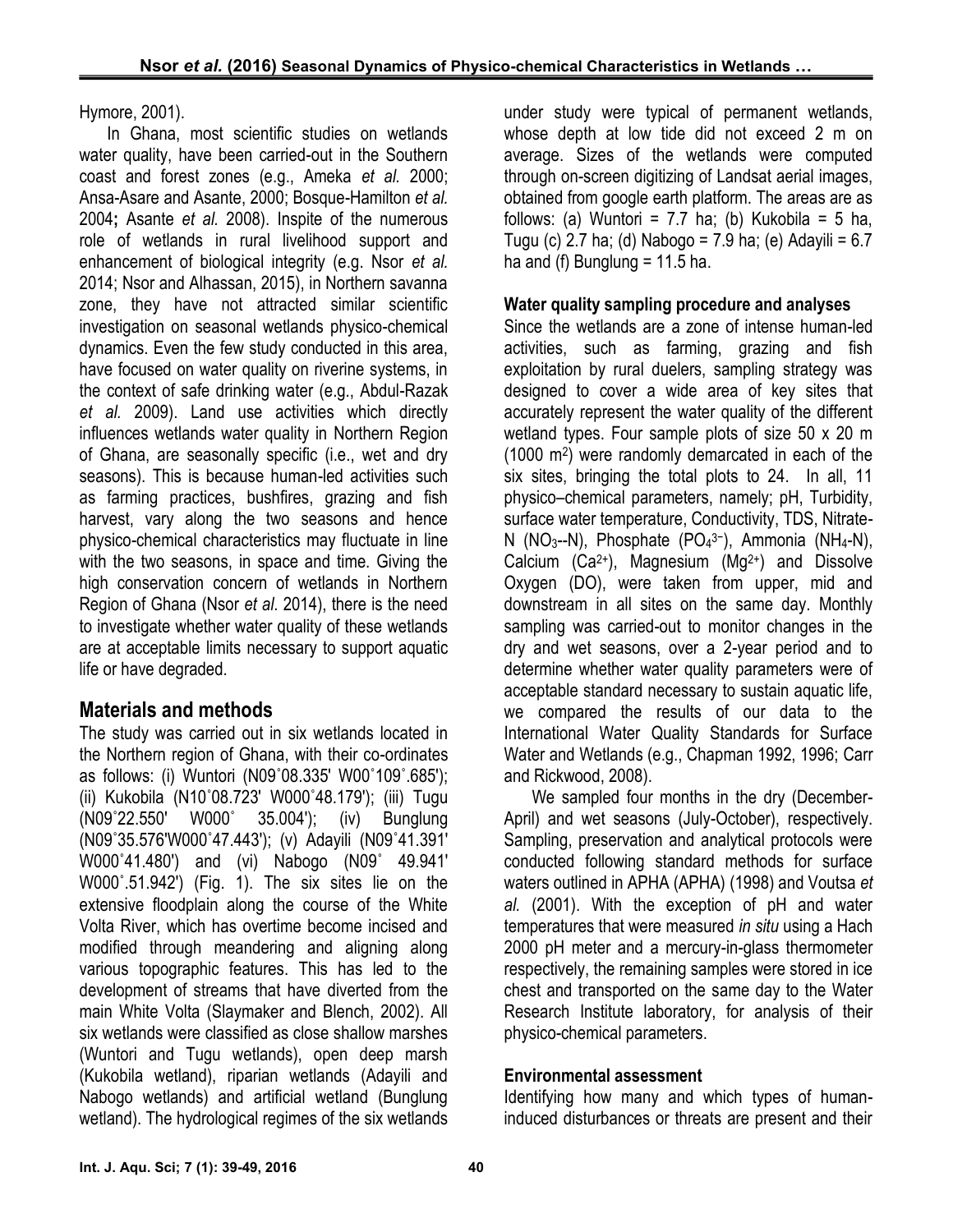

**Fig. 1 Map of the study areas, showing the location of the wetlands in the floodplains of the White VoltaRiver catchment, Northern Region. The alphabets represents names of the wetlands; K = Kukobila, N = Nabogo, A = Adayili, B = Bunglung, T = Tugu and W = Wuntori**

regime is important when assessing the water quality status of wetlands of high conservation concern for efficient management. In this regard, three major environmental drivers of change (bushfire, farming activities, crude fishing method and grazing pressure)*,* were assessed to determine their influence on nutrient load (i.e. orthophosphate (PO<sub>4</sub>3−), Nitrate-N (NO<sub>3</sub>-N, Ammonia (NH<sub>4</sub>-N). We used the hierarchical classification of threats (HCT) developed by Salafsky *et al.* (2003). The model explains that all threats identified and comprehensively documented (contains all possible items, at least at higher levels of the hierarchy), consistent (ensures that entries at a given level of the classification are of the same type), expandable (enables new items to be added to the classification if they are discovered) and exclusive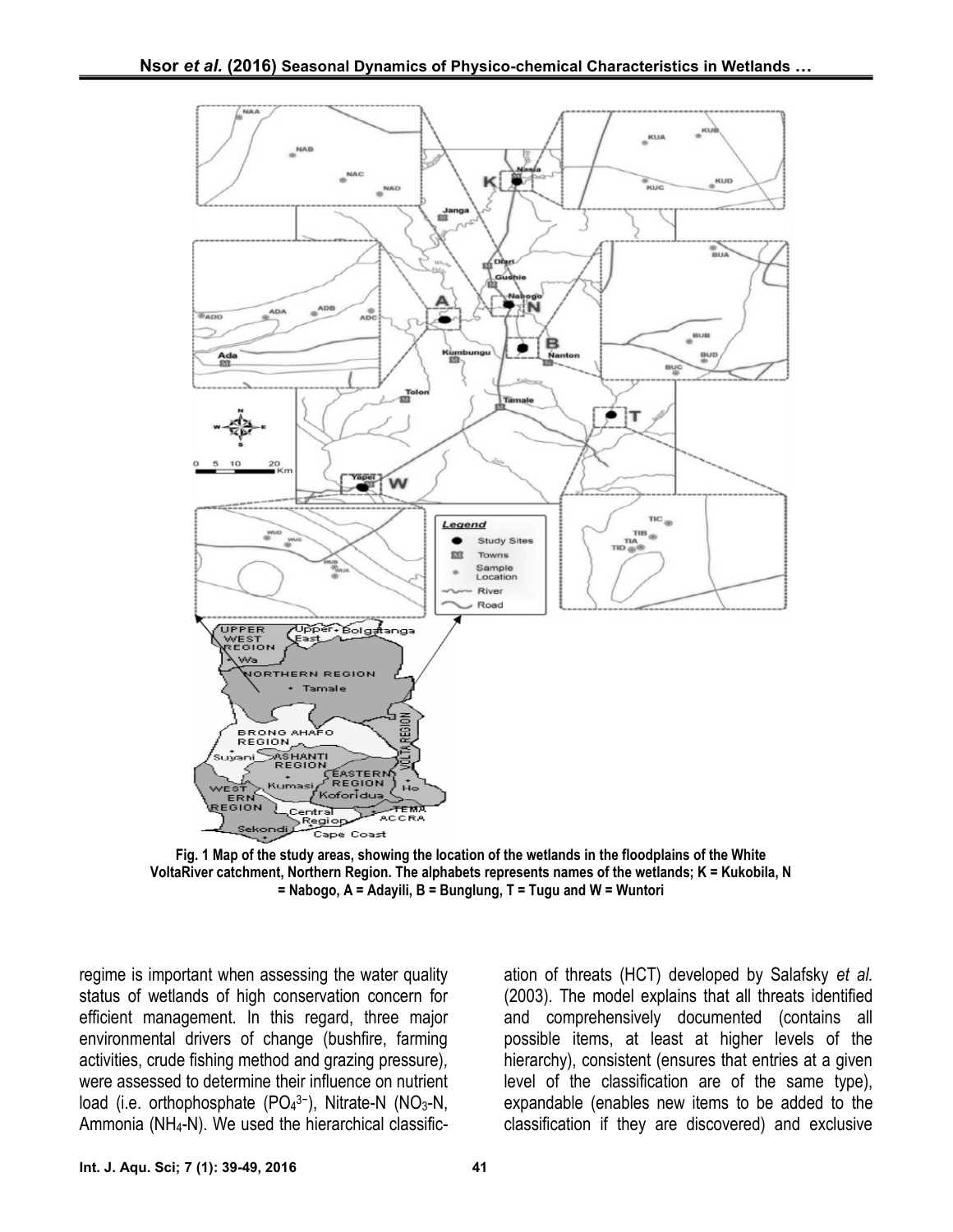(allows any given item to only be placed in one cell within the hierarchy). A score ranging 1–4 was used to assess the scope and severity of every threat. A "*scope*" hereby referred to as the percentage ratio of the study area affected by a specific threat within the last 5 years (where 100% correspond to total site area: χ ha) Battisti *et al.* (2009). The scores were assigned as follows:  $4 =$  the threat is found throughout  $(50\%)$  the site;  $3 =$  the threat is spread in 15–50% of the site;  $2 =$  the threat is scattered (5-15%); and 1= the threat is much localized (<5%). Assessment of the area disturbed was carried out well beyond the delineated zone of wetlands, where most land use activities take place.

### **Statistical analyses**

Cluster analysis (Complete-linkage clustering) (Sneath and Sokal, 1973) was applied to aggregate sites of similar pysico-chemical characteristics, using Statistica software package ver. 11. The degree of matching between each pair of sub-plots was computed, using the coefficient of squared Euclidean distance (Noest and Van der Maarel, 1989). Hydro chemical parameters were initially log transformed, before we subjected them to further analysis. A linear regression model was applied to evaluate the influence of surface water temperature on dissolved oxygen. A One-way ANOVA was used to determine if environmental variables and water quality data differed significantly among the six sites in the wet and dry season using Statistica software package ver. 11. A Student T-test was used to determine differences between sites physico-chemical characteristics.

# **Results**

A total of 11 water quality characteristics were presented in Table 1. Water quality results in this study generally appear to be at tolerable levels in line with international standards for aquatic life (Tabs. 1 and 2). Seasonal variations in water quality showed no significant difference in the six sites ( $p > 0.05$ ). Although physical parameters values showed an increase in the dry season compared to the wet season, they were not statistically significant (p*>*0.05) (Fig. 2). However, hydro-chemical parameters differed significantly (p<0.05) in the six sites, but seasonal variations in each site, showed no significant difference in Wuntori (*Student t-test*, p = 0.083), Kukobila (p = 0.33), Tugu (p = 0.12), Nabogo (p = 0.37), Adayili ( $p = 0.88$ ) and Bunglung ( $p = 0.1$ ). Turbidity varied significantly on a seasonal basis (p<0.05), with the highest recorded in Kukobila in the dry season (395±2.7 NTU), and Bunglung in the wet season (123.3±1.1 NTU) (Fig. 2, Tab. 1). Mean pH values for all sites varied marginally and showed a rather weak acidic to neutral condition during the wet  $(6.7\pm0.03-7.8\pm0.6)$  and dry  $(6.5\pm0.3-6.9\pm0.07)$ seasons. Mean surface water temperature did not significantly differ (p>0.05) among sites and ranged between  $30.1 \pm 0.2$ °C-31.3  $\pm$  0.9°C and 29.8  $\pm$  0.5°C- $31.3 \pm 0.2$  °C in the dry and wet seasons respectively. Mean temperature was highest in the Nabogo riparian system and lowest in Kukobila in the dry season. However, this trend did not markedly vary across sites in the wet season. Dissolved oxygen concentration was averagely < 3 mg/L in all sites, with the exception of Tugu wetland that recorded DO levels > 3 mg/L  $(3.5\pm0.09 \text{ mg/l})$  in the wet season (hypoxic condition). Overall, mean temperature values (x) did not significantly influence dissolved oxygen concentration (y) in the dry (*r*<sup>2</sup> = 0.012, p= 0.84) and wet (*r*<sup>2</sup> = 0.436,  $p = 0.15$ ) seasons (Figs. 3 and 4). Consequently, linear regression was used to develop the following model to predict future dissolved oxygen concentration (y) as a function of water temperature data (x) in the dry:  $y = -0.0814x + 4.7326$  and wet:  $y =$ -0.6868x + 23.537 seasons. Conductivity was consistently highest only in the shallow marshes of Wuntori in the dry (197 $\pm$ 2.7 µS/cm) and wet (153 $\pm$ 3 μS/cm) seasons (Fig. 5, Tab. 1).

Nutrient loads such as nitrates-nitrogen (0.2-2.4 mg/L) and phosphates (0.003-0.7 mg/L) concentration levels were generally low throughout the year. Elevated levels of ammonia (>2mg/L) above acceptable limits, were observed in two sites (Nabogo and Bunglung constructed wetlands). Notwithstanding these increased levels, they did not affect the functional status of the wetlands, due to the fact that weak acid to neutral pH (6.5–7.8) and surface water temperatures in the range of 29.8±0.5ºC–31.3±0.2ºC, negate the toxic effect on aquatic life. Major cations like calcium (Ca<sup>2+</sup>) and magnesium (Mg<sup>2+</sup>) did not follow any incremental sequence from the wet to the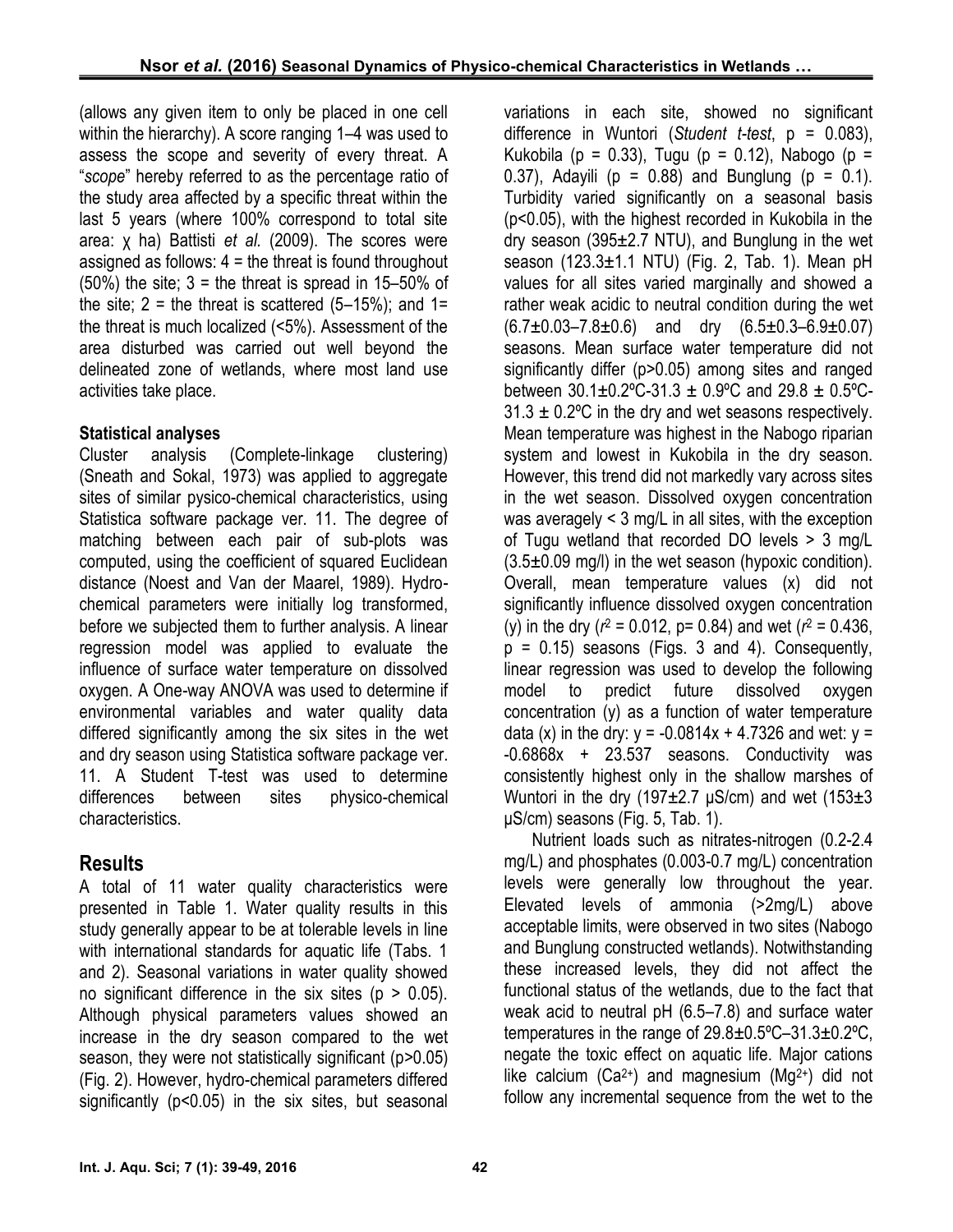|            | <b>Parameters</b> | Wuntori                         | Kukobila                        | Tugu             | Nabogo          | Adayili          | <b>Bunglung</b> |
|------------|-------------------|---------------------------------|---------------------------------|------------------|-----------------|------------------|-----------------|
|            | Conductivity      | $197+2.7$                       | $62.3 \pm 1.1$                  | $146.8 \pm 1.5$  | $56.8 \pm 0.6$  | $53.7 \pm 0.9$   | $65.7 \pm 0.1$  |
|            | TDS               | $120 \pm 1.3$                   | $38.1 \pm 0.6$                  | $88.2 \pm 0.7$   | $33.4 \pm 0.6$  | $30.7 \pm 0.6$   | $40+0.1$        |
|            | pH                | $7.8 + 0.6$                     | $6.7 \pm 0.3$                   | $6.8 \pm 0.09$   | $6.8 + 0.1$     | $6.9 \pm 0.2$    | $6.7 \pm 0.03$  |
| Dry season | Turbidity         | $74.5 \pm 1.3$                  | $395 \pm 2.7$                   | $23.8 \pm 0.9$   | $147.5 \pm 0.6$ | $126.5 \pm 0.6$  | $119.3 \pm 1.3$ |
|            | Nitrate-N         | $1.3 \pm 0.03$                  | $0.74 \pm 0.02$                 | $2.4 \pm 0.09$   | $2.1 \pm 0.06$  | $0.07 + 0.009$   | $1.6 + 0.02$    |
|            | Phosphate         | $0.04 \pm 0.01$                 | $0.29 \pm 0.04$                 | $0.2 \pm 0.01$   | $0.06 \pm 0.02$ | $0.7 + 0.07$     | $0.5 + 0.3$     |
|            | Ammonia           | $1.5 \pm 0.03$                  | $1.5 \pm 0.03$                  | $0.8 + 0.009$    | $1.8 + 0.5$     | $1.1 \pm 0.2$    | $2.2 \pm 0.4$   |
|            | Calcium           | $7.9 \pm 0.4$                   | $12.9 \pm 0.7$                  | $5.7 \pm 0.09$   | $9.6 + 0.1$     | $5.9 + 0.2$      | $6.1 \pm 0.1$   |
|            | Magnesium         | $7.3 \pm 0.2$                   | $2.2 \pm 0.09$                  | $7.9 + 0.1$      | $6.1 \pm 0.1$   | $6.1 \pm 0.1$    | $6.2 + 0.1$     |
|            | DO.               | $2.4 \pm 0.08$                  | $2.5 \pm 0.09$                  | $2.1 \pm 0.1$    | $1.7 \pm 0.1$   | $1.9 + 0.1$      | $2.9 + 0.1$     |
|            | Temperature       | $30.9 \pm 0.2$                  | $29.8 \pm 0.5$                  | $30.2 \pm 0.4$   | $31.3 \pm 0.2$  | $30+0.3$         | $30.8 \pm 0.3$  |
|            |                   |                                 |                                 |                  |                 |                  |                 |
|            | <b>Parameters</b> | Wuntori                         | <b>Kukobila</b>                 | Tugu             | Nabogo          | Adayili          | <b>Bunglung</b> |
|            | Conductivity      | $153 \pm 3$                     | $63.7 \pm 0.8$                  | $116.8 + 0.9$    | $62.6 \pm 0.9$  | $90.05 \pm 1.6$  | $54.1 \pm 0.8$  |
|            | TDS               | $86.4 \pm 2.1$                  | $39.9 \pm 1.3$                  | $74.1 \pm 1.6$   | $37.7 \pm 1$    | $54.8 \pm 1.1$   | $31.6 \pm 0.9$  |
|            | pH                | $6.6 \pm 0.2$                   | $6.7 \pm 0.1$                   | $6.5 \pm 0.3$    | $6.7 \pm 0.2$   | $6.9 \pm 0.1$    | $6.9 + 0.07$    |
|            | Turbidity         | $6.5 \pm 0.6$                   | $13.7 \pm 0.6$                  | $20.5 \pm 0.6$   | $72.3 \pm 1.3$  | 78.8±1.4         | $123.3 + 1.1$   |
|            | Nitrate-N         | $0.2 \pm 0.009$                 | $0.5 + 0.02$                    | $0.73 \pm 0.03$  | $0.7 + 0.02$    | $1.2 \pm 0.03$   | $1.9 + 0.009$   |
|            | Phosphate         | $0.14 \pm 0.009$                | $0.03 \pm 0.006$                | $0.05 \pm 0.006$ | $0.7 + 0.02$    | $0.08 \pm 0.006$ | $0.07 + 0.005$  |
| Wet season | Ammonia           | $0.15 \pm 0.009$                | $0.3 + 0.03$                    | $0.39 \pm 0.02$  | $2.3 \pm 0.6$   | $0.6 + 0.08$     | $1.3 \pm 0.09$  |
|            | Calcium           | $7.9 \pm 0.5$                   | $6.2 \pm 0.5$                   | $6.9 \pm 0.4$    | $6.7 \pm 0.5$   | $7.5 \pm 0.2$    | $1.8 \pm 0.07$  |
|            | Magnesium         | $5.5 \pm 0.2$                   | $3.6 \pm 0.3$                   | $2.9 \pm 0.09$   | $2.4 \pm 0.01$  | $2.5 \pm 0.1$    | $2.2 \pm 0.1$   |
|            | DO                | $2.5 \pm 0.1$<br>$31.3 \pm 0.9$ | $2.5 \pm 0.2$<br>$30.6 \pm 0.3$ | $3.5 \pm 0.09$   | $2.4 \pm 0.1$   | $2.7 \pm 0.1$    | $2.3 \pm 0.09$  |

**Tab. 1: Results of mean (±***S.E***.) water quality parameters from six wetlands in the dry (Dec.-April) and wet seasons (July-Oct.). Concentration units in mg/L or mg/L, conductivity in μS cm-1 and Turbidity in NTU**

dry season, as their concentrations varied substantially in the sites (p<0.04). Sites like Wuntori and Tugu wetlands, with dolomitic bedrock, were high in magnesium cations, they did not contribute to water hardness and alkalinity, since they were within acceptable limits necessary for aquatic life. Total dissolved solids (TDS) were generally at optimal levels, but did not differ significantly (*Student t-test*, p = 0.60) among sites in the two seasons.

**Tab. 2: International Water Quality Standards for Surface Water and Wetlands**

| <b>Water parameters</b> | Standard acceptable levels for aquatic life |
|-------------------------|---------------------------------------------|
| Conductivity            | 500 µS cm-1 (Carr & Rickwood, 2008)         |
| <b>TDS</b>              | 50 - 250 mg/L (Chapman, 1992)               |
| рH                      | 6.5 - 9.0 (CCME, 1999)                      |
| Turbidity               | 1-1000 NTU (Chapman, 1996)                  |
| Nitrate-N               | 0.5 mg/L (Carr & Rickwood, 2008)            |
| Phosphate               | 0.025 mg/L(Carr & Rickwood, 2008)           |
| Ammonia                 | 0.05 mg/L (Carr & Rickwood, 2008)           |
| Calcium                 | 0 to 100 mg/L (Chapman, 1992)               |
| Magnesium               | aNi                                         |
| DO                      | 6 - 9.5 mg/L (CCME, 1999)                   |
| Temperature             | 30° C (Chapman, 1996)                       |

<sup>a</sup>Ni: No information

#### **Site similarity in water quality parameters in relation to environmental disturbances**

For the dry season, all six sites were clustered in two groups, comprising of all three marshes in cluster I (Wuntori, Tugu and Kukobila) and riparian/constructed wetlands in cluster II (Nabogo, Adayili and Bunglung) (Fig. 6). These sites were clustered on the basis of their similarity in physico-chemical parameters. Grazing pressure, bushfire, illegal fishing and farming activities, were the key environmental drivers of change in these sites (Fig. 6, Tab. 3). While grazing pressure and bushfire disturbances were more severe in the three marshes than the riparian sites, illegal fishing was widely practiced across the six sites. Farming activities was more intense in Bunglung site than the remaining five sites, in the dry season. Among all documented disturbances, farming the most practiced activity. Disturbances in these sites recorded high turbidity levels in Kukobila (395±2.7 NTU**)** and Bunglung (123.3±1.1 NTU). While high ammonia concentration in Bunglung (2.2±0.4 mg/L) and Nabogo  $(2.3\pm0.6 \text{ mg/L})$ . Although, farming activities, grazing and bushfires were severe, they did not influence nutrient loads concentrations in the six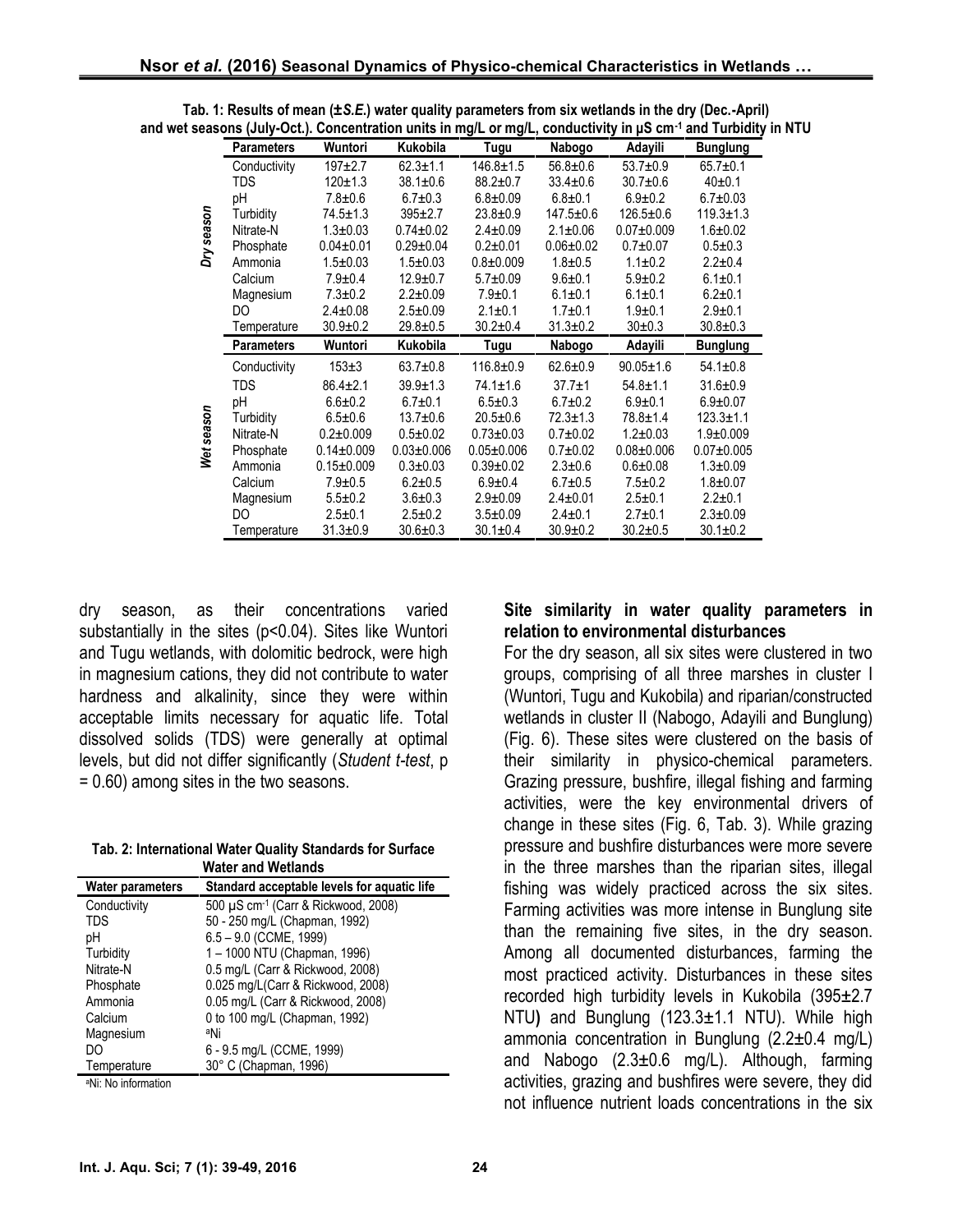

**Fig. 2: Seasonal variations of mean physical parameters across the six wetlands in the (A)wet season (July-Oct.) and (B) dry season (Dec.-April) (All axes were re-scaled to log10).**



**Fig. 3: Relationship between surface water temperatures on dissolved oxygen among the six wetlands in the dry season**



**Fig. 4: Relationship between temperature and dissolved oxygen among the six wetlands in the wet season**



**Fig. 5: Seasonal variations of mean hydrochemical parameters in the six wetlands in the dry season (Dec.-April) and wet season (July-Oct.) (All axes were re-scaled to log10).**

sites, as their levels were low and within tolerable limits for aquatic life.

For the wet season, three clusters were produced and consisted of Wuntori and Tugu in cluster I; Nabogo, Adayili and Bunglung in cluster II and Kukobila in Cluster III (Fig. 7). Farming activities was the predominant disturbance in four sites (Wuntori, Kukobila, Nabogo and Bunglung constructed wetlands) (Tab. 4) and this reflected in high conce ntrated levels of ammonia reported in Nabogo  $(2.3\pm0.6)$  and Bunglung  $(1.3\pm0.09)$  (Fig. 3, Tab. 1). Bushfire and grazing pressure, was the least driver of change across the six sites.

#### **Discussion**

The quality of surface water within a region is governed by both natural processes (such as precipitation rate, weathering processes and soil erosion) and anthropogenic effects (such as urban, industrial and agricultural activities and the human exploitation of water resources) (Mahavi *et al.* 2005; Liao *et al.* 2007; Nouri *et al.* 2008). And these processes play a critical role in determining the health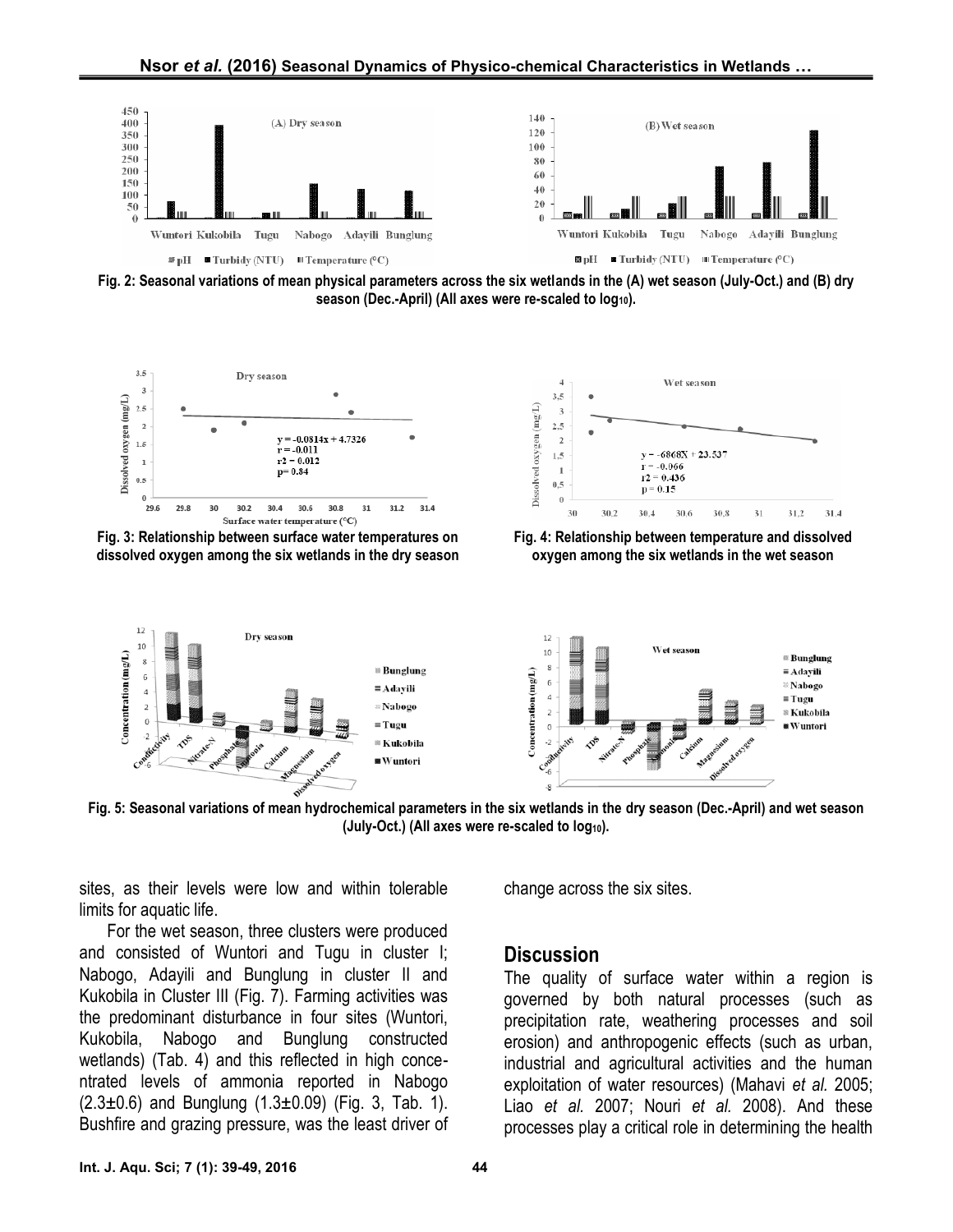

**Fig. 6: Hierarchical Cluster Analysis (HCA) dendrogram showing three clusters of similar water quality characteristics, in the six sites in wet season**

**Tab. 3: Rank of environmental disturbances identified on the basis of severity across the six wetlands of the Wetland classes in wet season**

| Treats                  | <b>Close shallow</b><br>marshes |      | Open deep<br>marshes | Riparian<br>systems |                | <b>Constructed</b><br>wetlands |
|-------------------------|---------------------------------|------|----------------------|---------------------|----------------|--------------------------------|
|                         | Wuntori                         | Tuau | Kukobila             |                     | Adayili Nabogo | Bunglung                       |
| Grazing pressure        | 4                               |      |                      |                     |                |                                |
| <b>Bushfire</b>         | 4                               |      |                      |                     | 4              |                                |
| Farming activities      |                                 |      |                      |                     |                |                                |
| Illegal fishing methods | 4                               |      |                      |                     |                |                                |

<sup>a</sup>Status of disturbances severity:  $4 =$  the threat is found throughout (50%) the site;  $3 =$  the threat is spread in 15–50% of the site;  $2 =$  the threat is scattered  $(5-15%)$ ; and 1, the threat is much localized (<5%). Source of ranking after Battisti *et al.* (2009) and Salafsky *et al.* (2009).

of a watershed and to make necessary management decisions to control current and future pollution of receiving water bodies (Khadam and Kaluarachchi, 2006). In this study, seasonal variations in water quality partly influenced anthropogenic disturbances, such as farming activities, bushfires and illegal fishing methods. Increased levels of  $NH<sub>3</sub>$  in Nobogo (2.3 $\pm$ 0.6 mg/L) in the dry season and Bunglung  $(2.2\pm0.4 \text{ mg/L})$ in the wet season, was probably due to run-off of fertilizer application from farmlands. Rivers in watersheds with substantial agricultural and urban land use, experience increased inputs and varying compositions of organic matter (Sickman *et al.* 2007) and excessive concentrations of nutrients from

fertilizer application and watershed releases (Easton et al. 2007). Documented levels of  $NH<sub>3</sub>$  were far more than the maximum allowable limit for aquatic life (0.08–0.73 m/L), at pH of 6.5–9.0 and 30 º C (US- EPA, 1985). Although, ammonia levels were high in this study, they did not affect the functional status of the wetlands, due to the fact that weak acid to neutral pH (6.5-7.8) and surface water temperatures in the range of  $29.8 \pm 0.5^{\circ}$ C -  $31.3 \pm 0.2^{\circ}$ C, negate any toxic effect on aquatic life. Chapman (1996) argue that elevated levels of  $(NH_3)$  at low pH levels and surface water temperature above 36ºC, are toxic to aquatic life and therefore, detrimental to the ecological balance of water bodies at low pH levels. Johnson *et*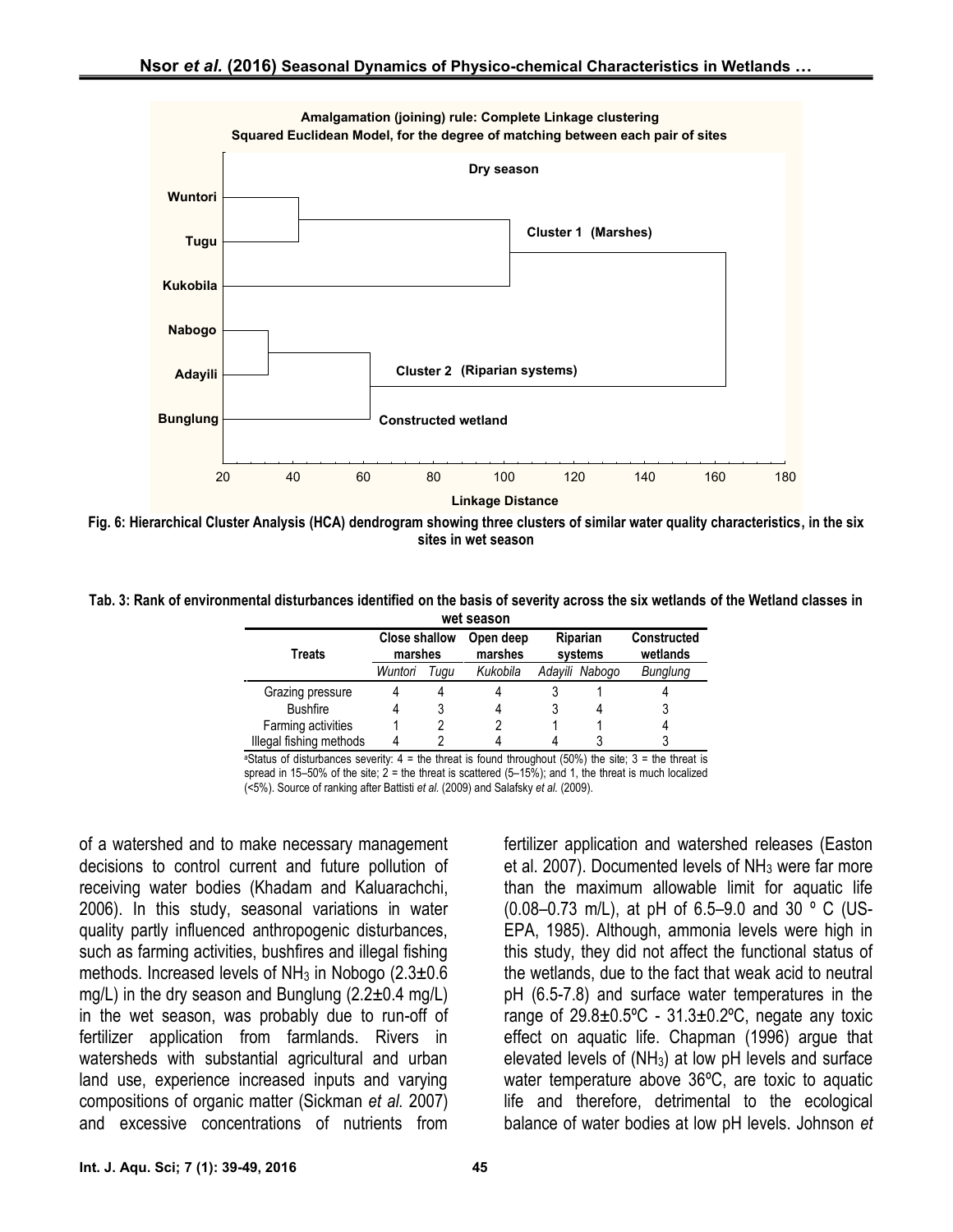*al.* (1997) observed similar increase in ammonia concentration in the summer than autumn in Mid western stream ecosystems. Low concentrated levels of nitrate-nitrogen (0.2–2.4 mg/L) and phosphate (0.003–0.7 mg/L) in the six sites, suggest that the six were not eutrophied. This is confirmed by Chapman (1996) who stated that Concentrations in excess of 5

mg/L NO3-N usually indicate pollution by human or animal waste, or fertilizer run-off, while natural concentration levels, seldom exceed 1 mg l/L. Pajman *et al.* (2009) stated that nitrate and total phosphate with positive strong loading value as the most significant parameters contributed to water quality variations in four and three seasons.





**Tab. 4: Rank of environmental disturbances identified on the basis of severity across the six wetlands of the Wetland classes in wet season.**

| Treats                  | <b>Close shallow</b><br>marshes |      | Open deep<br>marshes | Riparian<br>systems |        | <b>Constructed</b><br>wetlands |
|-------------------------|---------------------------------|------|----------------------|---------------------|--------|--------------------------------|
|                         | Wuntori                         | Tugu | Kukobila             | Adavili             | Nabogo | Bunglung                       |
| Grazing pressure        |                                 |      |                      |                     |        |                                |
| <b>Bushfire</b>         |                                 |      |                      |                     |        |                                |
| Farming activities      |                                 |      |                      |                     | 4      |                                |
| Illegal fishing methods |                                 |      |                      |                     |        |                                |

<sup>a</sup>Status of disturbances severity:  $4 =$  the threat is found throughout (50%) the site;  $3 =$  the threat is spread in 15–50% of the site;  $2 =$  the threat is scattered (5–15%); and 1, the threat is much localized (<5%). Source of ranking after Battisti et al. (2009) and Salafsky et al. (2009).

Though DO levels were generally low, values were higher in the wet season and similar to values recorded in the Haraz River Basin in Iran in winter and autumn than summer (Pejman *et al.* 2009). Low DO levels in the six sites  $(3.5\pm0.09-1.7\pm0.1 \text{ mg/L})$ ,

showed a general hypoxic condition and this is in part attributed to increase in surface water temperature  $(30.1\pm0.2^{\circ}C-31.3\pm0.9^{\circ}C)$ , brought about by burning of aquatic macrophytes. Other studies suggest that low DO can occur when there is addition of organic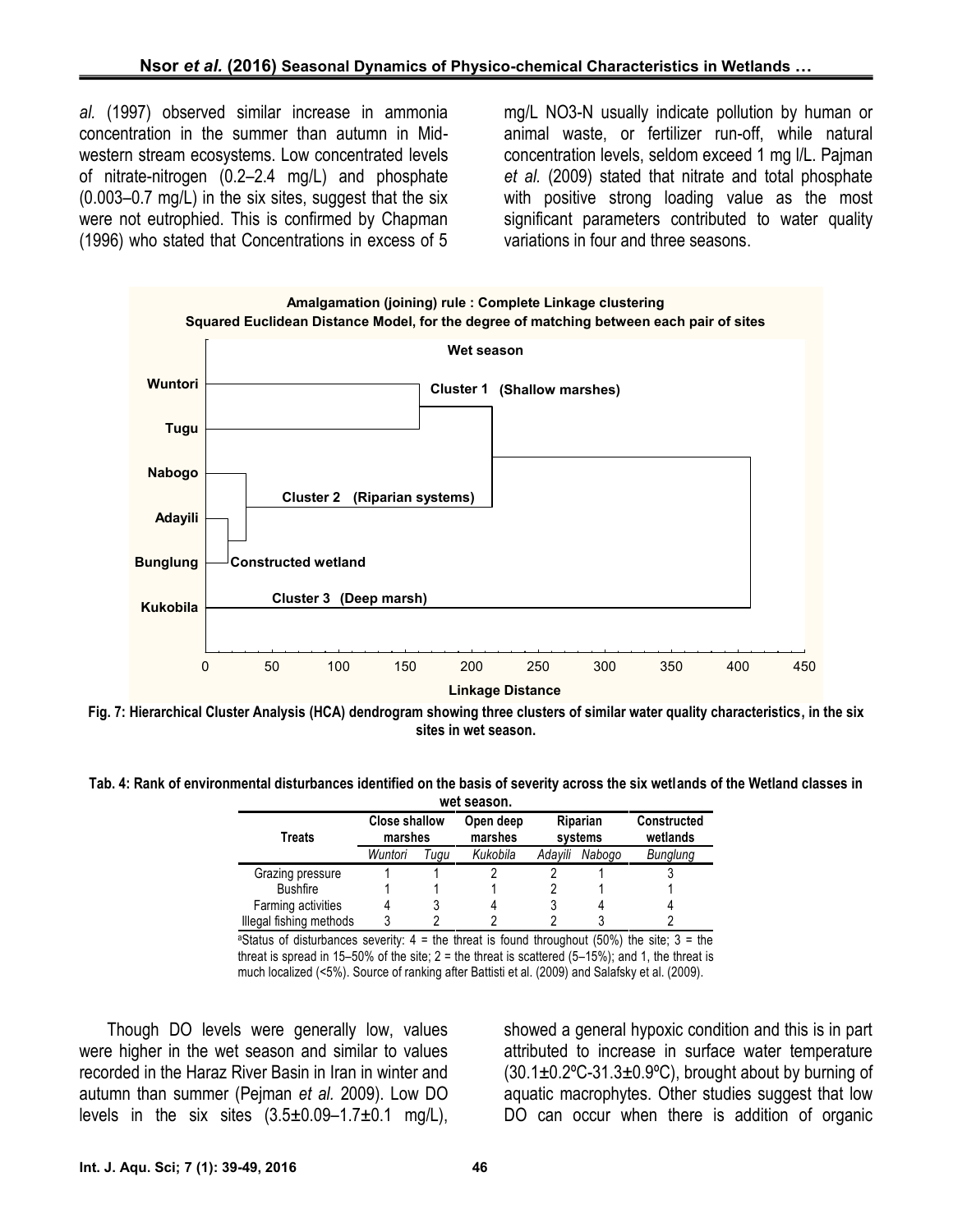pollutants and nutrients that fuel bacterial and algal production and respiration, leading to the net consumption of oxygen in the water column (Correll, 1998; Barton and Tayler, 1996). Kramer (1987) and Chapman (1996) conclude that hypoxic condition usually occur when DO concentrations are < 5 mg/l, and this adversely affect the functioning and survival of biological communities. While below 2 mg/L, may lead to the death of most aquatic life. Chapman (1996) further indicated that in fresh-waters dissolved oxygen (DO) at sea level ranges from 15 mg/L at 0°C to 8 mg/L at 25°C. Thus water quality guidelines for dissolved oxygen concentration levels of 5.5- 6 in warm water and 6.5 – 9.5 in cold water, are necessary for the protection of freshwater aquatic life (Canadian Council of Resources and Environment, 1987; Truelson, 1997). Increased in turbidity in Kukobila during the wet season  $(395\pm2.7 \text{ NTU})$ , were within tolerable range of 1 – 1000 NTU provided by Chen *et al*. (2012). Although turbidity was within the acceptable level, its relative increase in Kukobila, was probably due to intense farming activities, leading to surface run-off and deposition of the transformed soil structure into the water column. Chapman (1996), argue that turbidity vary seasonally according to biological activity in the water column and surface run off carrying soil particles. Major ions  $(Ca^{2+}$  and  $Mg^{2+})$ in this study did not contribute to water hardness and alkalinity, since they were within acceptable limits necessary for aquatic life. This findings is supported by Chapman (1996), who indicated that Calcium and magnesium concentrations in natural waters are typically  $\lt$  15 mg/L and  $>$  100 mg/L, respectively, while waters associated with carbonate-rich rock concentrations may reach 30-100 mg.

# **Conclusion**

Overall, seasonal variations in water quality were not significant across the six sites. Nutrient load were at tolerable levels necessary for aquatic life. Ammonia concentration and turbidity were high and linked to nutrient run-off from nearby farmlands, especially in Nabogo and Bunglung wetlands. Dissolved oxygen concentration, was well below optimal levels in the dry and wet seasons. This has the potential to impact on aquatic life. Our findings in this study suggest that the current functioning status of the six wetlands are generally goodcompared with some coastal swamp

and mangrove wetlands in Ghana. However, emerging disturbances such as farming activities, bushfire and grazing activities, could potentially affect their ecological integrity. Thus, strict enforcement of conservation measures will be vital in curbing any possible future degradation of the wetlands, giving that the livelihood support of most rural dwellers in Northern Ghana, are derived from these wetlands.

## **Acknowledgment**

The authors express their sincere gratitude to the Ghana Education Trust Fund (GET fund), for supporting this research work, with grant number (020122-10700000117442).

### **Reference**

- $\checkmark$  Abdul-Razak A., Asiedu A.B., Entsua-Mensah R.E.M. and deGraft-Johnson K.A.A. (2009) Assessment of the Water Quality of the Oti River in Ghana. West African Journal of Applied Ecology, 15: 1-12.
- $\times$  Asante KA, Quarcoopome T, Amevenku F.Y.K. (2008) Water Quality of the Weija Reservoir after 28 Years of Impoundment. West African Journal of Applied Ecology, 13: 125-131.
- $\checkmark$  Ansa-Asare O.D. and Asante K.A. (2000) The water quality of the BirimRiver in South-east Ghana. West African Journal of Applied Ecology, 1: 23-34.
- $\checkmark$  Ameka G.K., de-Graft Johnson K.A.A. and Akuamoah R.K. (2000) A review of the chemical status of the WeijaLake. Journal of Ghana Science Association, 2: 136-147.
- $\checkmark$  Akintola F.O. and Nyamah N.C. (1978) Land-use and surface water pollution in Ibadan. In: Efe, S.I. et a., l: seasonal variations of Physico-chemical characteristics in water resources quality in Western Niger Delta Region, Nigeria. Journal of Applied Science and Environmental Management, 9: 191-195.
- $\checkmark$  Ayoade J.O. and oyebande B.C. (1983) Water Resources. In: Efe, S.I. *et al.* Seasonal Variations of Physico-Chemical Characteristics in Water Resources Quality in Western Niger Delta Region, Nigeria. 2005. Journal Applied Science and Environmental Management, 9: 191-195.
- $\checkmark$  Ayoade, J. O. (1994). Human Impact on the Environment. In Filani *et al.* (eds.) Ibadan Region, Ibadan. Rex Charles Pub.
- $\checkmark$  Battisti C., Luiselli L. and Teofili C. (2009) "Quantifying threats in a Mediterranean wetland: are there any changes in their evaluation during a training course?" Journal of Biodiversity and Conservation, 18: 3053-3060.
- $\checkmark$  Barton B.A. and Taylor B.R. (1996) Oxygen requirements of fishes in northern Alberta Rivers with a general review of the adverse effects of low dissolved oxygen. Canadian Journal of Water Quality Research, 31: 361-409.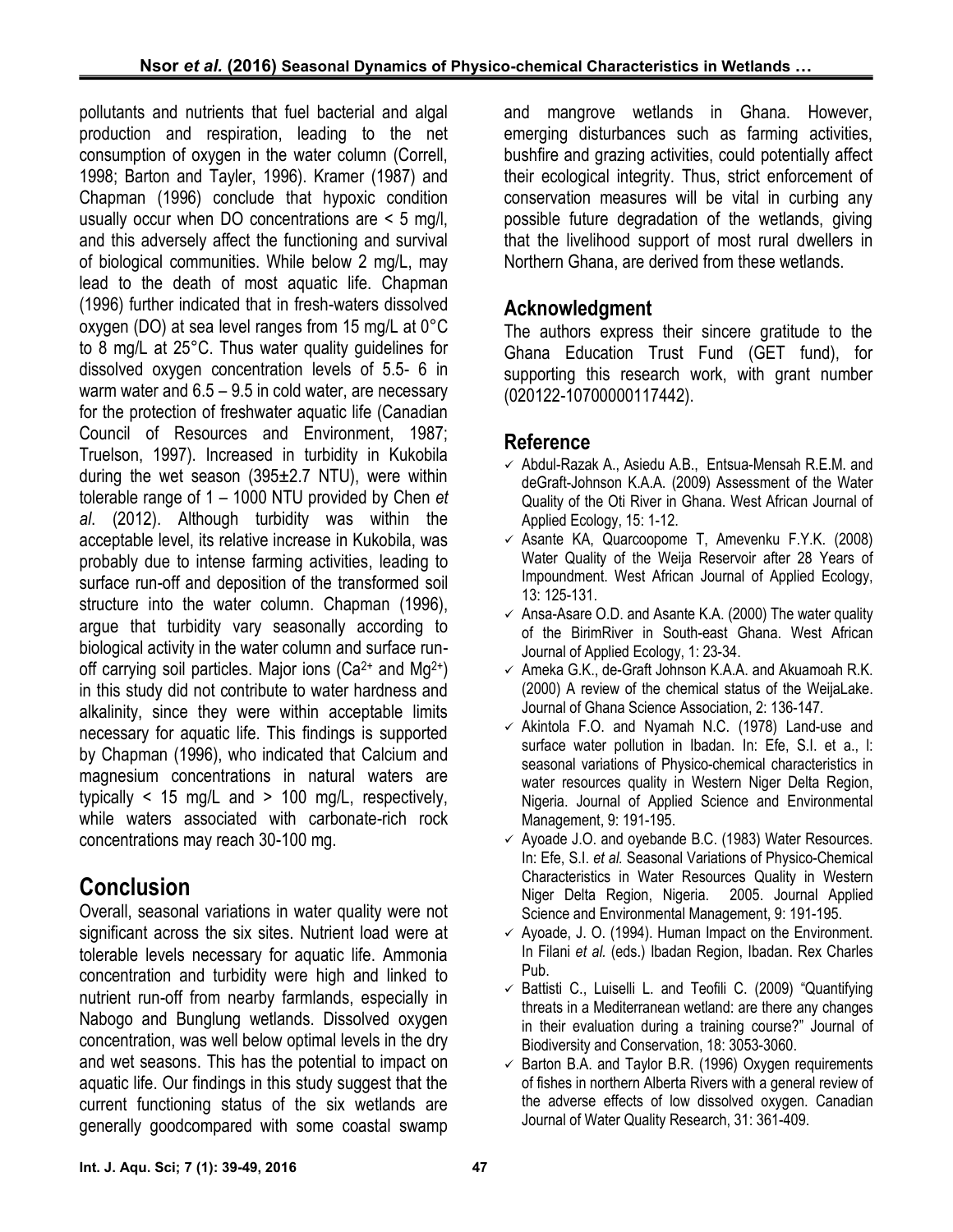- $\checkmark$  Bosque-Hamilton E.K., Nana-Amankwaa K. and Karikari A.Y. (2004) A preliminary comparative limnological assessment of three coastal water supply reservoirs in Ghana. Journal of Ghana Science Association, 6: 128-138.
- $\checkmark$  Carr G.M. and Rickwood C.J. (2008) Water Quality: Development of an index to assess country performance. UNEP GEMS/Water Programme 351 Boul. St JosephGatineau, QCK1A 0H3CANADA
- $\checkmark$  Carpenter S.R., Caraco N.F., Correll D.L., Howarth R.W., Sharpley A.N. and Smith V.H. (1998) Nonpoint pollution of surface waters with phosphorus and nitrogen. Ecological Applications, 8: 559-68.
- $\checkmark$  Chapman D. (1996) Water Quality Assessments. A Guide to the Use of Biota, Sediments and Water in Environmental Monitoring. Second Edition. Published on behalf of UNESCO, WHO, and UNEP. Chapman and Hall, London
- $\checkmark$  Chapman D. (1992) Chapman & Hall on behalf of UNESCO, WHO [and] UNEP. Water quality assessments: a guide to the use of biota, sediments and water in environmental monitoring London
- $\checkmark$  Chen L., Fu X., Zhang G., Zeng Y. and Ren Z. (2012) Influences of Temperature, pH and Turbidity on the Behavioral Responses of *Daphnia magna* and Japanese Medaka (*Oryzias latipes*) in the Biomonitor. The 18th Biennial Conference of International Society for Ecological Modelling.Proceedings of Environmental Science,13: 80- 86.
- $\checkmark$  CCME (Canadian Council of Ministers of the Environment). (1999). Canadian environmental quality guidelines, Winnipeg
- $\checkmark$  Correll D.L. (1998) The role of phosphorus in the eutrophication of receiving waters: a review. Journal of Environmental Quality, 27: 261-266.
- $\checkmark$  Easton Z.M., Gerard-marchant P., Walter M.T., Petrovic A.M. and Steenhuis T.S. (2007) Identifying dissolved phosphorus source areas and predicting transport from an urban watershed using distributed hydrologic modeling. Water ResourcesResearch, 43: 1-16.
- $\checkmark$  Garizi A.Z., Sheikh, V. and Sadoddin A. (2011) Assessment of seasonal variations of chemical characteristics in surface water using multivariate statistical methods. International Journal of Environmental Science Technolgy, 8: 581-592.
- $\checkmark$  Hopke P.K. (1985) Receptor Modelling in Environmental Chemistry. Wiley, New York.
- $\checkmark$  Jarvie H.P. Whitton BA Neal C (1998). Nitrogen and phosphorus in east coast British rivers: speciation, sources and biological significance. Science of the Total Environment, 210: 79-109.
- $\checkmark$  Jonnalagadda S.B. and Mhere G. (2001) Water quality of the Odzi River in the Eastern Highlands of Zimbabwe. Water Research, 35: 2371-2376.
- $\checkmark$  Johnson L.B., Richard, C., Host G. and Arthur J.W. (1997) Landscape influences on water chemistry in Midwestern stream ecosystems. Freshwater Biology, 37: 193-208.
- $\checkmark$  Khadam, I. M. and Kaluarachchi J.J. (2006). Water quality modeling under hydrologic variability and parameter uncertainty using erosion-scaled export coefficients. Journal of Hydrology, 330: 354-367.
- $\checkmark$  Liao S.W., Gau H.S., Lai W.L., Chen J.J. and Lee C.G. (2007) Identification of pollution of Tapeng Lagoon from neighbouring rivers using multivariate statistical method. Journal of Environmental Management, 88: 286-292.
- $\checkmark$  Mahvi A.H., Nouri J., Babaei A.A. and Nabizadeh R. (2005) Agricultural activities impact on groundwater nitrate pollution. International Journal Environmental Science Technology, 2: 41-47.
- $\checkmark$  Nouri J., Karbassi A.R. and Mirkia S. (2008) Environmental management of coastal regions in the Caspian Sea International Journal Environmental Science Technology, 5: 43-52.
- $\checkmark$  Noest V. and van der Maarel E. (1989) A new dissimilarity measure and a new optimality criterion in phytosociological classification*. Vegetatio*. In: Kent and Coker, *Vegetation description and analysis. A practical approach*, Springer, 157-165
- $\checkmark$  Obasi R.A. and Balogun O. (2001) Water Quality and Environmental Impact Assessment of Water Resources in Nigeria. African Journal of Environmental Studies, 2: 228- 231.
- $\checkmark$  Ovrawah L. and Hymore F.K. (2001) Quality of Water from Hand-Dug Wells in Warri Environs of Niger Delta Region. African Journal of Environmental Studies, 2: 169- 173.
- $\checkmark$  Ouyang Y., Nkedi-Kizza P., Wu Q.T., Shinde D. and Huang C.H. (2006) Assessment of seasonal variations in surface water quality. Journal of Water Research, 40: 3800-3810.
- $\checkmark$  Pejman A.H., Nabi Bidhendi G.R., Karbassi A.R., Mehrdadi N. and Esmaeili Bidhendi M. (2009) Evaluation of spatial and seasonal variations in surface water quality using multivariate statistical techniques. International Journal Environmental Science Technology, 6: 467-476.
- $\checkmark$  Sickman J.O., Zanoli M.J. and Mann H.L. (2007) Effects of urbanization on organic carbon loads in the Sacramento River, California. Journal of Water Resources*.* Research, 43: 1-15.
- $\checkmark$  Salafsky N., Salzer D. and Ervin J. (2003) Conventions for defining, naming, measuring, combining, and mapping threats in conservation. An initial proposal for a standard system, http://www.fosonline.org/resource/conventions-forthreats.
- Sneath P.H.A. and Sokal R.R. (1973) *Numerical taxonomy*. Freeman, San Francisco. In: Kent M and Coker P. *Vegetation Description and Analysis. A practical approach*. John Wiley and Sons Ltd. West Sussex- England, 282
- United State of Environmental Protection Agency. (1985) Office of Water Regulation and Standards AgencyWashington. DC 20460. EPA 440/5-86-001.
- $\checkmark$  Voutsa D., Manoli E., Samara C., Sofoniou M. and Stratis